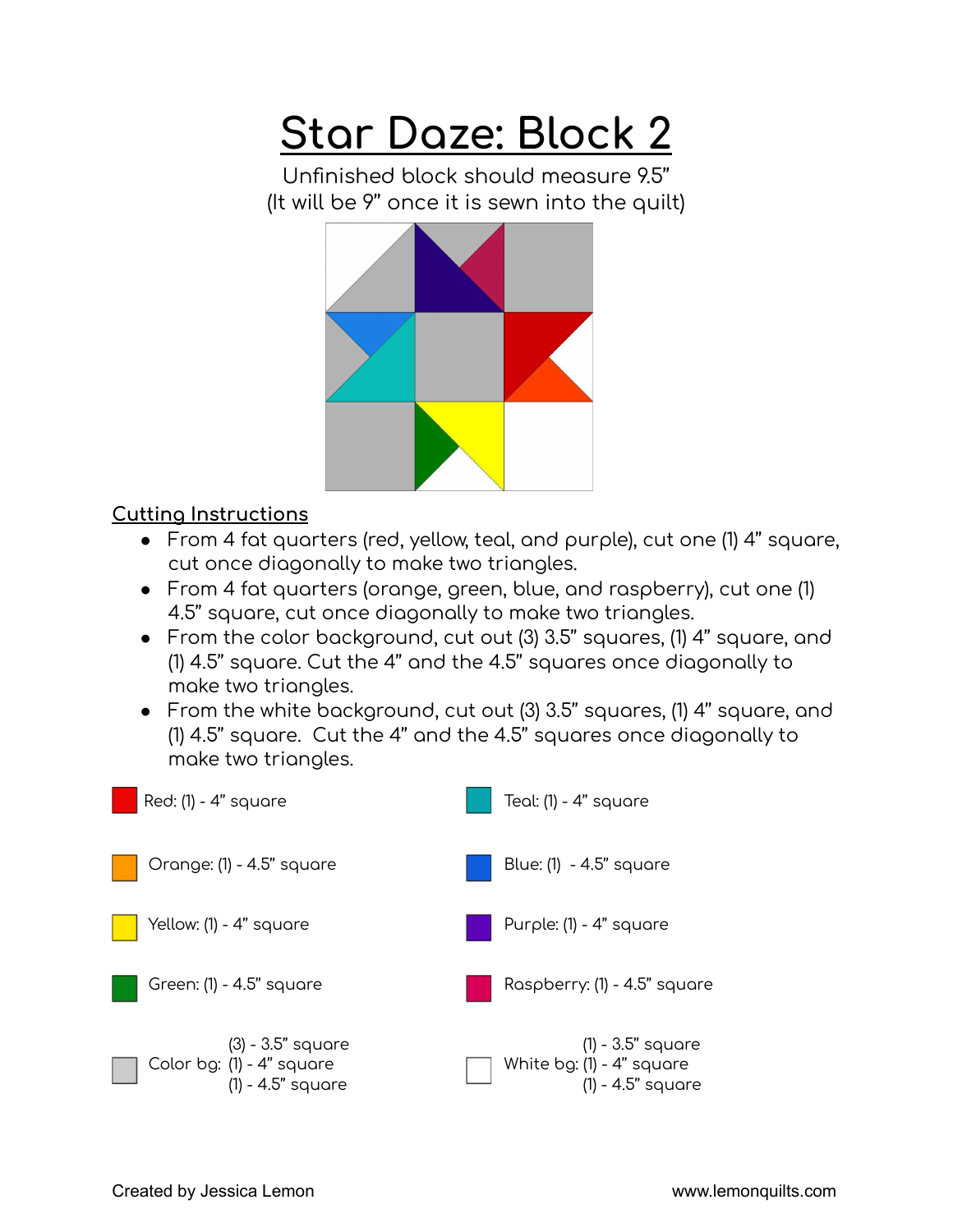## **Assembly**

**\*\*This quilt block requires the assembly of quarter square triangle blocks. If you aren't familiar with making these blocks, check out the following youtube video for a tutorial.\*\***

**"How to Make a Quarter-Square Triangle Unit" with Emily via AQS <https://www.youtube.com/watch?v=fRB2mpdotVg>**

● Take (**1**) 4'' color background triangle and put it with (**1**) 4'' white background triangle; sew together on the longest side to make one half square triangle. Trim so it measures 3.5'' square. Save extras for future blocks.



3.5'' square

● Pair a 4.5'' white background triangle with one of the 4.5'' triangles of each of the following colors: green and orange. Sew together to make half square triangles. Trim to 4'' square. Cut in half diagonally as shown. Save extras for future blocks.



● Pair a 4.5'' color background triangle with one of the 4.5'' triangles of each of the following colors: blue and raspberry. Sew together to make half square triangles. Trim to 4'' square. Cut in half diagonally as shown. Save extras for future blocks.

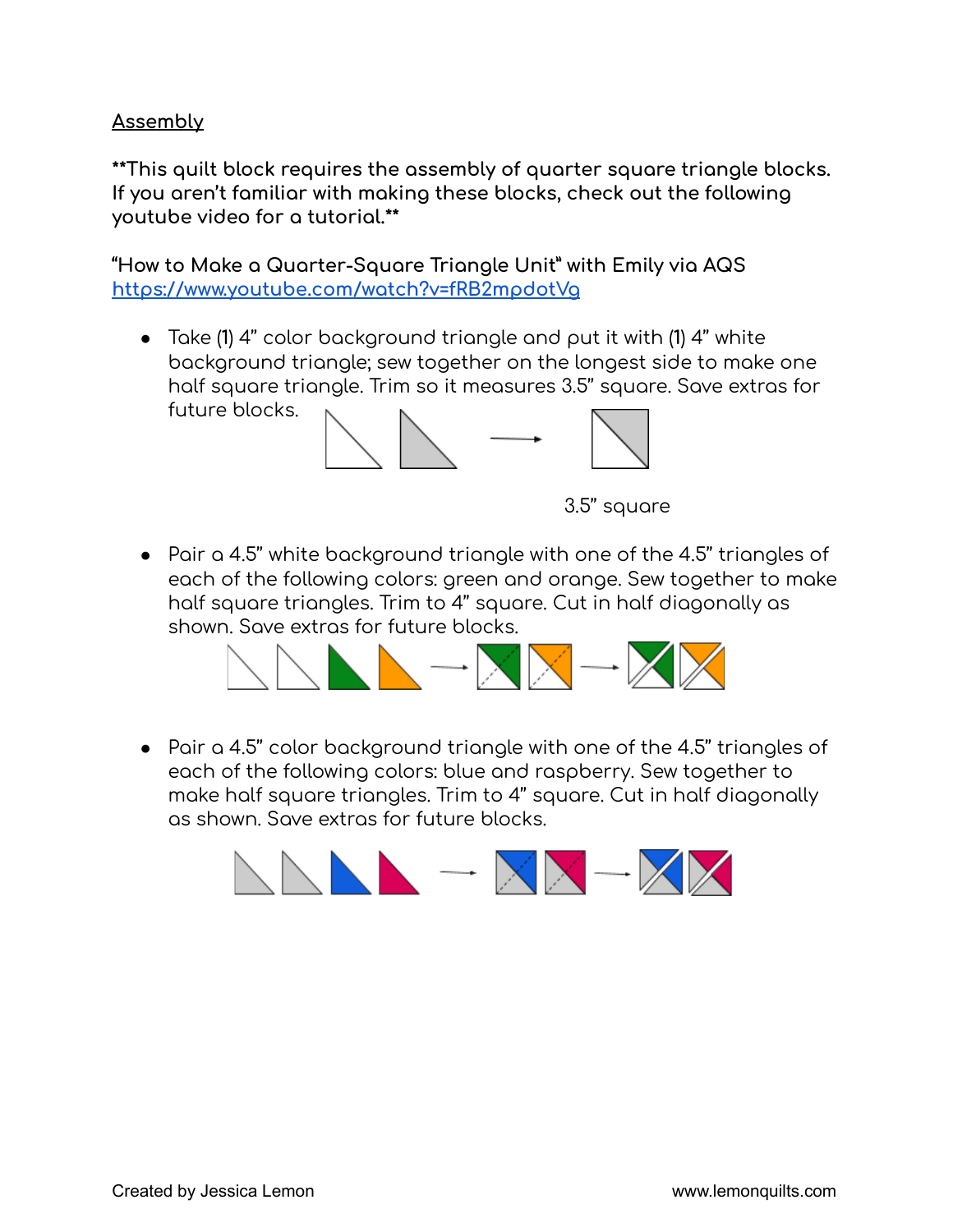● Take the green and white HST (be careful, you need the EXACT triangle shown). Pair with a yellow triangle and sew a diagonal seam from one corner to the opposite corner. Press open. Trim to 3.5'' square. (See photo for example.)



3.5'' square



● Take the orange and white HST (be careful, you need the EXACT triangle shown). Pair with a red triangle and sew a diagonal seam from one corner to the opposite corner. Press open. Trim to 3.5'' square by putting the 1 ¾'' marking on the center seam. (See photo for example.)



● Take the blue and color background HST (be careful, you need the EXACT triangle shown). Pair with a teal triangle and sew a diagonal seam from one corner to the opposite corner. Press open. Trim to 3.5'' square.



3.5'' square